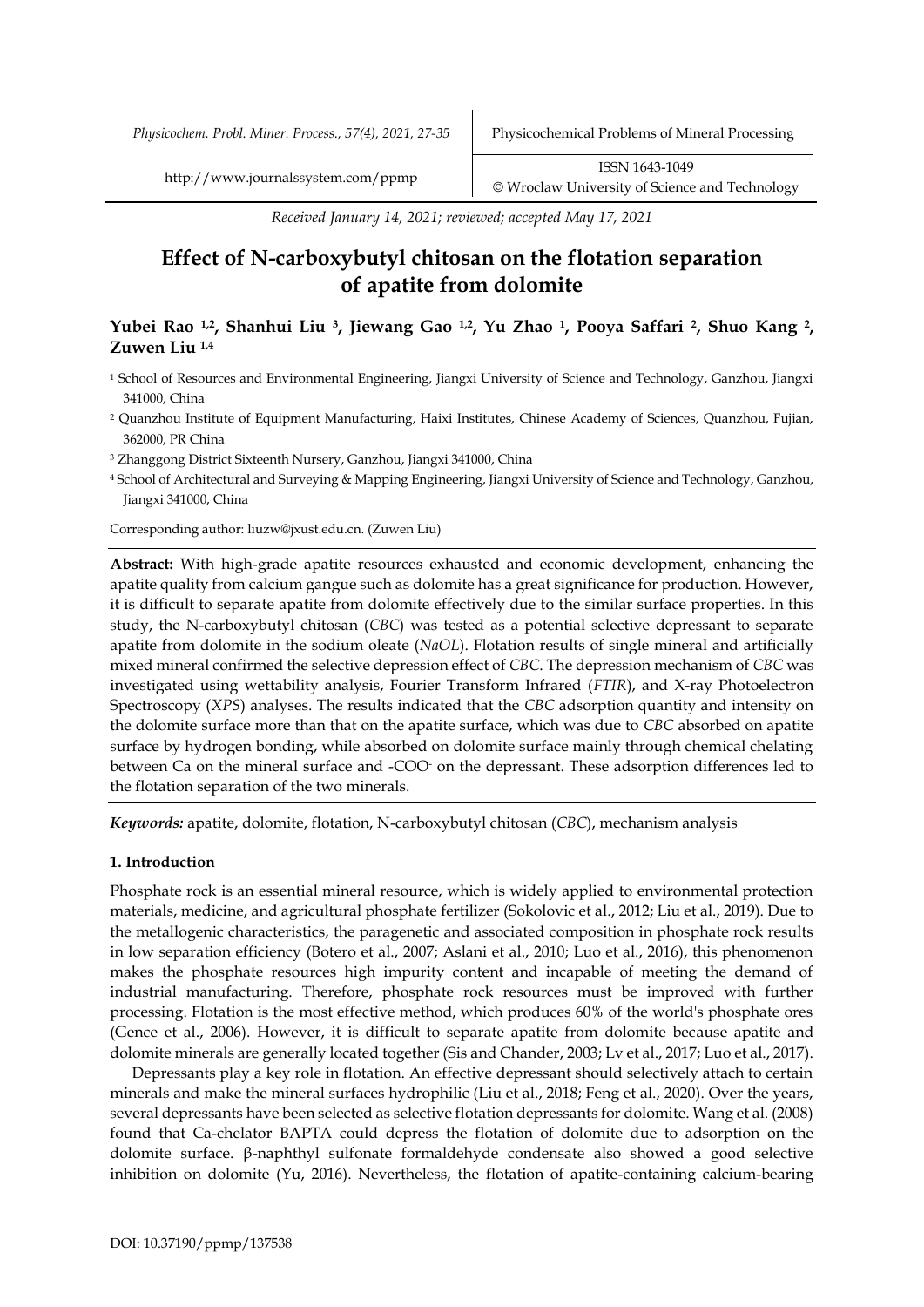minerals remains a problem in practical production. Therefore, there needs to research more selective and high-performance depressants for the separation of apatite from dolomite.

N-carboxybutyl chitosan (*CBC*) is a biodegradable and natural-based polymer that contains hydroxyl and carboxyl chelating groups (Katia, 2005), and has the potential to chelate with a metal ion (Muzzarelli, 1989). Therefore, this study aimed to investigate the flotation separation behavior of apatite from dolomite by *CBC*. Also, the mechanisms of *CBC* in the flotation were investigated.

#### **2. Materials and methods**

#### **2.1. Materials**

The pure samples of apatite and dolomite were purchased from Hubei Chemical Group Co., Ltd, China. The samples were crushed and sieved in the range –74+37 µm for the flotation and adsorption experiments, and *XPS* analyses. The mineral samples of -5 µm were used for *FTIR* spectroscopy analysis. The X-ray diffraction (*XRD*) analysis and chemical composition analysis of apatite and dolomite are shown in Fig. 1 and Table 1, respectively. It can be seen from Table 1 that the apatite and dolomite contained 39.28% P<sub>2</sub>O<sub>5</sub> and 21.32% MgO, respectively, indicated that both samples were pure enough for experiment and analyses.

The N-carboxybutyl chitosan (*CBC*) used as a depressant for the flotation experiments was derived from Shanghai Macklin Biochemical Co., Ltd, China, and its structure is shown in Fig. 2.



Fig. 1. *XRD* diagrams of (a) the apatite and (b) dolomite samples

| Table 1. Chemical composition of the apatite and dolomite samples (%) |
|-----------------------------------------------------------------------|
|-----------------------------------------------------------------------|

| Sample   | P2O5                     | MgC                      |
|----------|--------------------------|--------------------------|
| Apatite  | 39.28                    | $\overline{\phantom{0}}$ |
| Dolomite | $\overline{\phantom{0}}$ | วา วว                    |



Fig. 2. The structure of *CBC*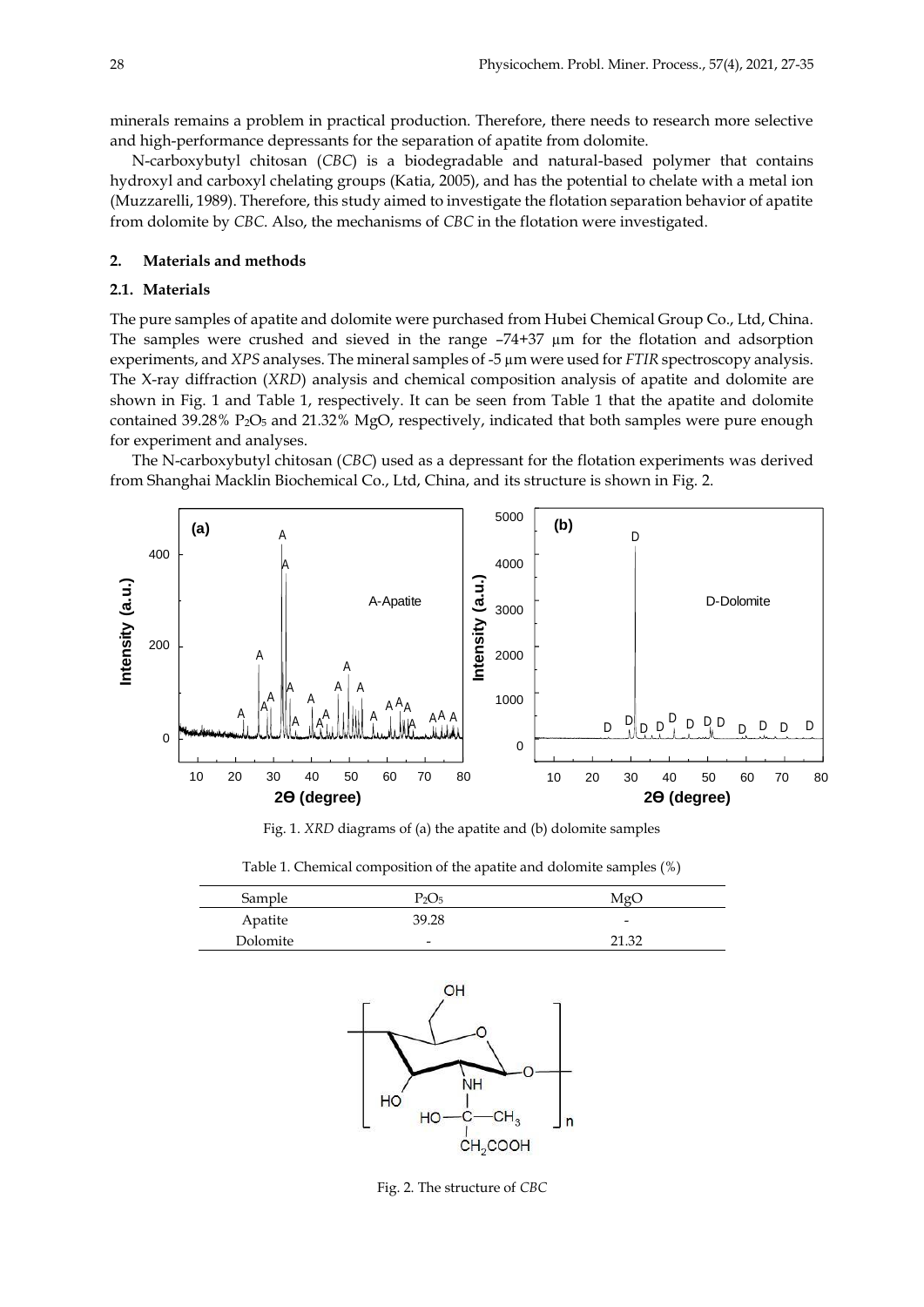Besides, sodium oleate (*NaOL*) was used as a collector (Xining Scientific Co., Ltd.), the pulp pH was regulated using potassium hydroxide and hydrochloric acid (*KOH* and *HCl*, Xining Scientific Co., Ltd.). All reagents were pure analytical grade and distilled water with a resistivity of 18.2 MΩcm (Canrex Analytic Instrument Ltd., China) was used for the entire study.

## **2.2. Methods**

## **2.2.1. Flotation experiments**

The flotation experiments were conducted in an *XFGC* flotation machine (Zhengzhou Mining Machinery Group Co., Ltd, China). The stirring rate was adjusted to 1900 r/min. For each flotation test, a 2 g sample and 40 cm<sup>3</sup> distilled water were added into the flotation cell, the mixture was stirred for 2 min until a homogeneous liquid formed, and the pH was adjusted to the desired value in the meantime. Then, the depressant *CBC* and the collector *NaOL* were added to the pulp in proper order and reacted for 3 min, respectively. After the foam was taken for 3.5 min, the collected products were filtered, dried, and used to calculate the recovery. In mixed minerals experiments, the sink products were used to detect P<sub>2</sub>O<sub>5</sub> and to calculate the apatite recovery. The flowsheet of the flotation experiments is shown in Fig. 3.



Fig. 3. Flowsheet of the flotation experiments

## **2.2.2. Wettability tests**

The contact angle measurements were conducted to characterize the surface wettability of minerals. Pure block samples of apatite and dolomite were selected and polished, then the polished surfaces were treated with the related agents for 6 min. Subsequently, the samples were vacuum-dried at 50°C. The contact angle measurements were performed by a JY-82C contact angle measurement device (Dongsheng Tester Co., Ltd., China). The contact angle measurements were carried out with the sessile drop method and measured three times at different locations.

## **2.2.3.** *FTIR* **spectroscopy analysis**

The *FTIR* analyses for the samples were performed using an ALPHA *FTIR* spectrometer (made by Bruker, Germany). -5 µm samples (1 g) were mixed with 40 cm<sup>3</sup> distilled water followed by the addition of the depressant *CBC* and *NaOL* into the suspension. Then, the pulp pH was adjusted sequentially, and after stirring for 6 min, the solid particles and solution were separated. After the minerals were dried in a vacuum oven, the dried samples were mixed with *KBr* that the minerals accounted for 2% by weight. A small concentration of the mixture was placed in a tableting machine and pressed into a thin transparent film, then the spectra was scanned and analyzed. The spectra of samples were recorded at 25°C in the range of 4000-500 cm*<sup>−</sup>*<sup>1</sup> .

## **2.2.4.** *XPS* **spectroscopy analysis**

The chemical environment of surface elements of apatite and dolomite before and after the reaction of corresponding flotation reagents was revealed by *XPS* analysis. To prepare the sample, 2 g of apatite or dolomite (-74  $\mu$ m + 34  $\mu$ m) samples and the reagents were added into 150 cm<sup>3</sup> distilled water in the absence and presence of *CBC*, after the pH adjustment, stirring, centrifuging, and vacuum drying, then dried sample was conducted for the *XPS* measurement. All high-resolution spectra were processed by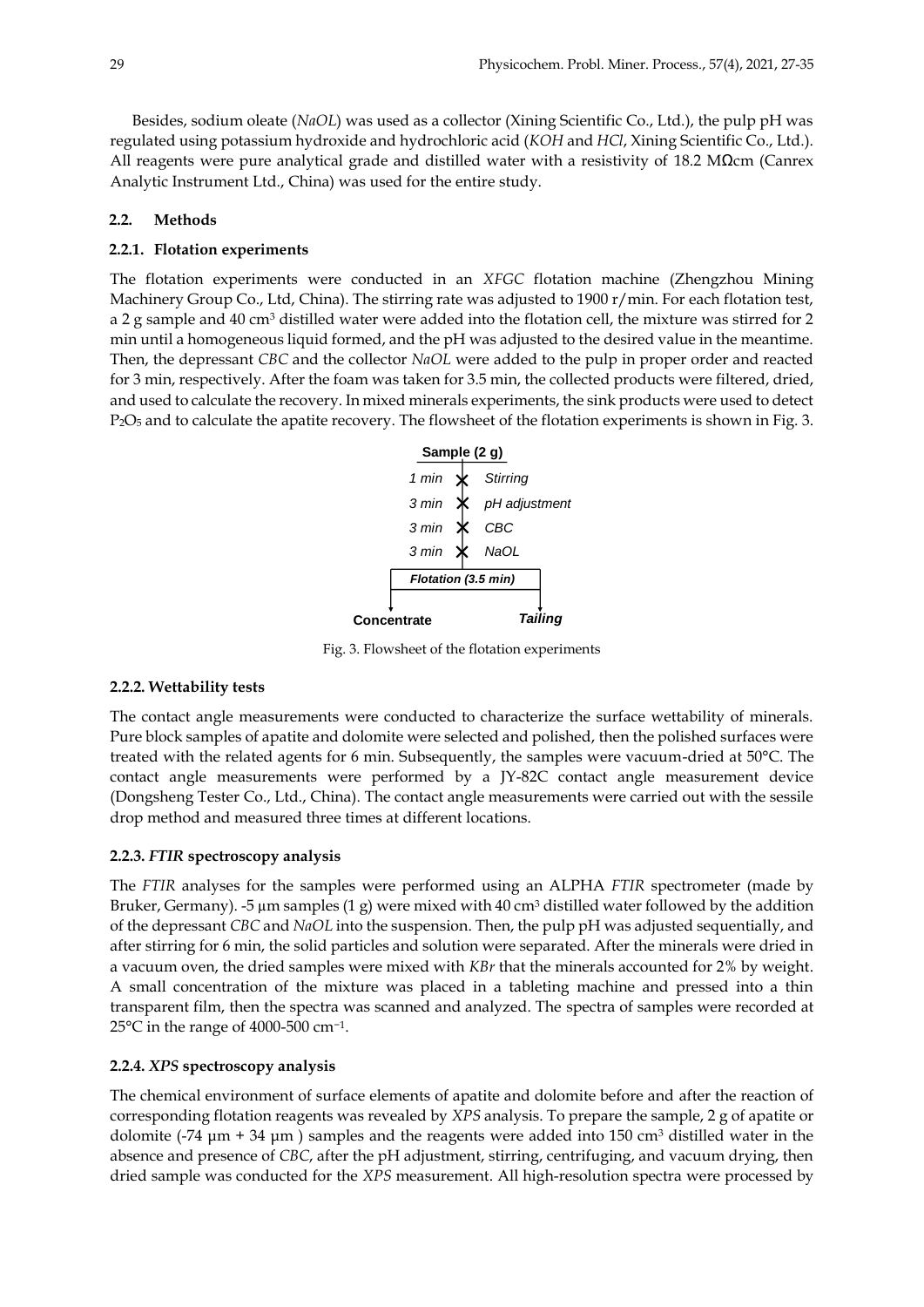the Thermo Scientific Avantage software and referred to the correlated with literature and National Institute of Standards and Technology *XPS* Databases.

#### **3. Results and discussion**

#### **3.1. Flotation experiments**

The effect of *NaOL* concentration on apatite and dolomite is given in Fig. 4. It can be seen that the recovery of apatite and dolomite increased with *NaOL* concentration up to 3.0×10<sup>-4</sup> mol/dm<sup>3</sup>. When *NaOL* concentration arrived at 3.0×10<sup>.4</sup> mol/dm<sup>3</sup>, the recovery of two minerals reached their maximum values. After that, the increasing concentration of *NaOL* showed a little effect on the mineral flotation recovery. The result indicated that the flotation behavior of apatite and dolomite was similar in the presence of *NaOL* and it was impossible to separate them in the absence of depressants.

The effect of pH value (5.5-10.5) on the floatability of apatite and dolomite in the absence and presence of the depressant *CBC* is shown in Fig. 5. The concentrations of *NaOL* and depressant *CBC* were 3.0×10<sup>-4</sup> mol/dm<sup>3</sup> and 10 mg/dm<sup>3</sup>, respectively. It was seen From Fig. 5 that both apatite and dolomite were floatable in the absence of *CBC*. After 10 mg/dm<sup>3</sup> *CBC* was added, the depressive effect on dolomite was significant in the entire range of pH, the recovery of it was approximately 0. However, for apatite, although the *CBC* showed a certain depressive effect in pH 5.5-8.5, when the pH was above 8.5, the depressive effect was minor. Notably, the maximum flotation of apatite occurred at pH 8.5 exceed 90% while the recovery of dolomite was below 10%. The huge floatability difference suggested that *CBC* could be used as a depressant for separating apatite from dolomite.

Fig. 6 revealed the performance of *CBC* concentration on the flotation of apatite and dolomite at pH 8.5 when using 3.0×10−<sup>4</sup> mol/dm<sup>3</sup> *NaOL*. It could be observed that the effect of *CBC* concentration on the recovery of apatite was low, but its influence on the recovery of dolomite was dramatic. When the *CBC* concentration was larger than 10 mg/dm<sup>3</sup>, the recovery of dolomite was only about 8%. The above results demonstrated that the selective flotation of apatite from dolomite could be realized under the reagent system of 10 mg/dm<sup>3</sup> *CBC* followed by 3.0×10−<sup>4</sup> mol/dm<sup>3</sup> *NaOL* in pulp pH 8.5.

Single mineral flotation manifested that it was possible to separate apatite and dolomite using *CBC* as the depressant. Therefore, the mixtures flotation experiments of apatite and dolomite (mixing ratio 1:1) were further performed with and without the *CBC*. According to the results presented in Table 2, in the absence of *CBC*, the grade of  $P_2O_5$  in concentrate was near the same as that of the original mixture, suggesting separation was not realized. Under the condition of 10 mg/dm<sup>3</sup> *CBC*, the concentrate with a P2O<sup>5</sup> grade of 33.21% was achieved at a recovery of 70.46%, indicating that *CBC* showed an excellent depression performance for dolomite in apatite flotation.

#### **3.2. Wettability analysis**

Wettability is a manifestation of hydrophilic and hydrophobic properties, which directly affect the floatability of minerals. Fig. 7 shows the changing situation of the contact angle measurements of



Fig. 4. Effect of *NaOL* concentration on the flotation of apatite and dolomite (pH=8)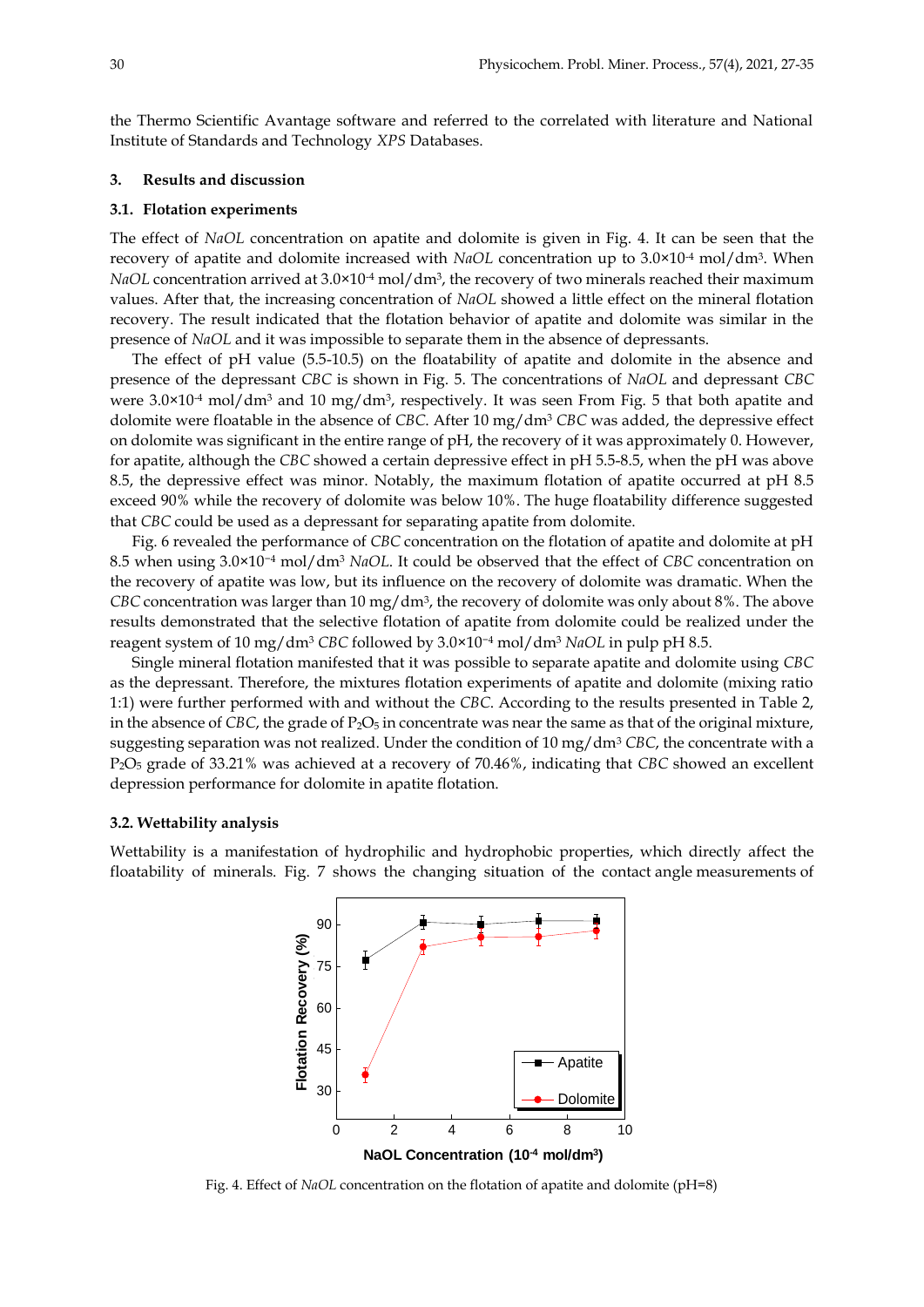

Fig. 5. Effect of pH on the flotation of apatite and dolomite in the absence and presence of depressant (*NaOL* =3.0×10-4 mol/dm3, *CBC*=10 mg/dm3)



Fig. 6. Effect of *CBC* concentration on the flotation of apatite and dolomite (*NaOL* =3.0×10−<sup>4</sup> mol/dm3, pH=8.5)

| Reagents                    | Products      | Yield<br>(%) | $P_2O_5$ Grade<br>(%) | $P_2O_5$ Recovery<br>(%) |
|-----------------------------|---------------|--------------|-----------------------|--------------------------|
| $CBC: 0$ mg/dm <sup>3</sup> | Concentrate   | 87.45        | 19.79                 | 86.56                    |
|                             | Tailings      | 12.55        | 22.41                 | 14.44                    |
|                             | Initial state | 100          | 20.12                 | 100                      |
| $CBC: 10 \text{ mg/dm}^3$   | Concentrate   | 45.12        | 33.21                 | 70.46                    |
|                             | Tailings      | 55.88        | 9.43                  | 29.54                    |
|                             | Initial state | 100          | 20.16                 | 100                      |

Table 2. Flotation results of mixed apatite and dolomite (*NaOL* =3.0×10−<sup>4</sup> mol/dm3, pH=8.5)

apatite and dolomite in the presence of *CBC* as a function of *NaOL* concentration. The concentration of *CBC* was kept as 10 mg/dm<sup>3</sup> , and pulp pH was adjusted to 8.5. Before treated by the *CB*C, the contact angles of two minerals increased sharply with 3.0×10−<sup>4</sup> mol/dm<sup>3</sup> *NaOL*, indicating the active groups of *NaOL* absorbed on the mineral surface increased its hydrophobicity (Merma, 2013). At the apatite-water and dolomite-water interfaces, the *NaOL* reactive groups have similar binding properties with the mineral surface species, which lead to very similar wettability.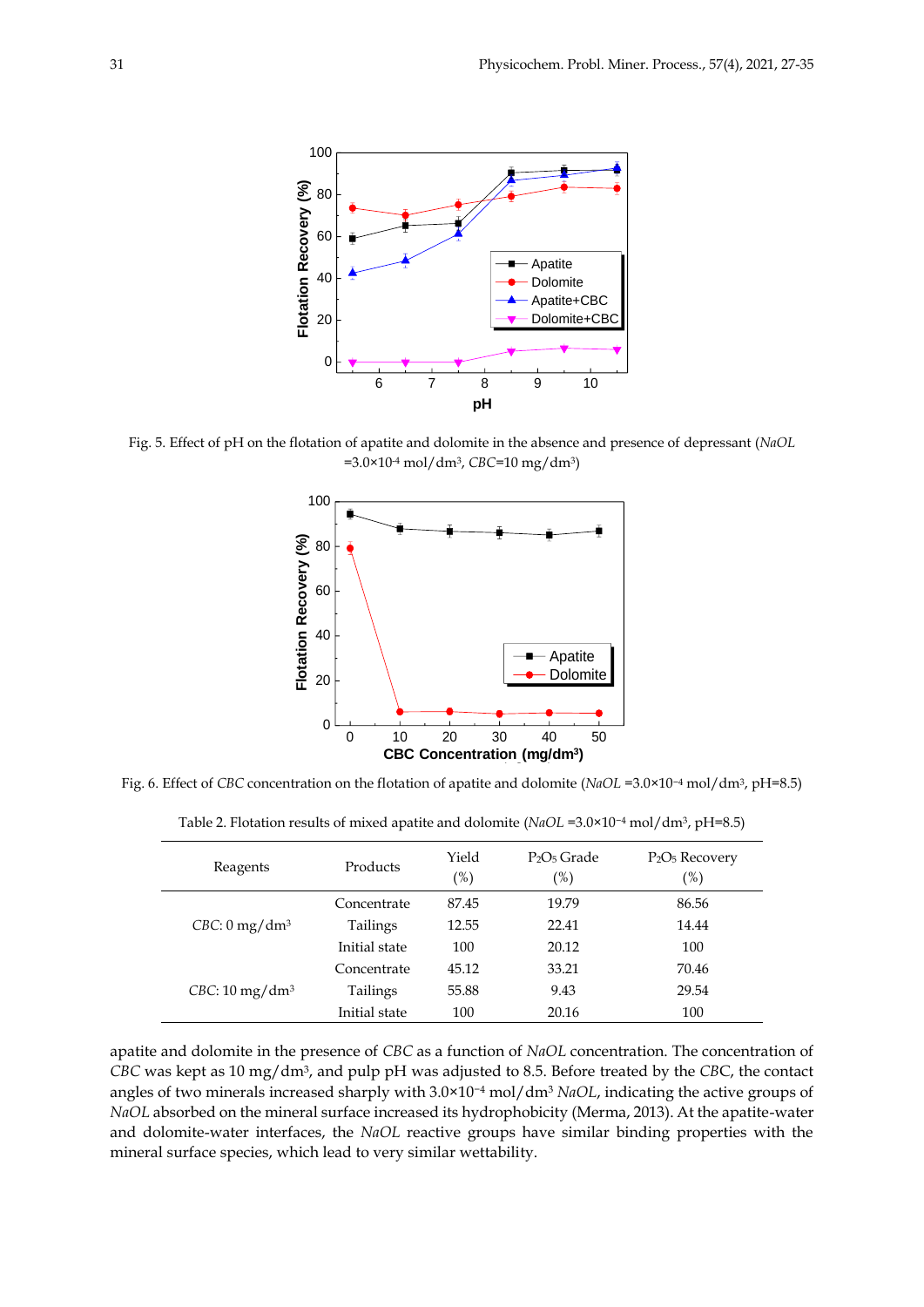After the *CBC* reacted with two minerals, a decrease occurred in the contact angle measurements on the dolomite surface and appeared a significant change when the concentration *NaOL* was 3.0×10−<sup>4</sup> mol/dm<sup>3</sup> while the contact angle of apatite was almost unchanged at the whole concentration. Moreover, the stronger hydrophobic property increased on the apatite surface (approximately 95<sup>o</sup>) compared with dolomite (approximately 57°). The change of minerals contact angle after treated with *CBC* may ascribe to the *CBC* absorbed on the mineral surface, which reduced the landing of the collector. Likewise, the contact angle results indicated that the depressant *CBC* could adsorb on the dolomite surface more easily.



Fig. 7. Results for contact angle of mineral in the absence and presence of the *CBC* as a function of *NaOL* concentration (pH=8.5)

#### **3.3.** *FTIR* **spectroscopy analysis**

The *FTIR* spectra analysis of the samples was conducted to elucidate the mechanism of *CBC* reacted with the apatite and dolomite using *NaOL* as the collector, As shown in Fig. 8(a), in the *CBC* spectrum, the stretching bands at 1435 cm−1 and 1567 cm−<sup>1</sup> are attributed to the symmetric adsorption band of C=O. The band at 1031 cm−<sup>1</sup> is assigned to the stretching vibration of C-O-C (Cao, 2017). For apatite, the hydroxyl group peak in 3428 cm<sup>-1</sup>, was present obviously in bare apatite, it reflected that the main composition of apatite was hydroxyapatite. After depressant *CBC* added, a new peak of C=O appeared at 1656 cm<sup>-1</sup> with a small shift, but this adsorption strength of  $C=O$  much weaker compared with the C=O in *CBC* spectrum indicated that very weak adsorption had occurred. Moreover, both apatite and *CBC* are negatively charged, strong electrostatic repulsive force and steric hindrance between *CBC* and apatite also make the *CBC* adsorb on apatite surface more difficult (Chen et al., 2017).

Fig. 8(b) represents the *FTIR* spectra of dolomite interacted with the *CBC*. The peak at 2894 cm−<sup>1</sup>



Fig. 8. *FTIR* spectra of minerals in the absence and presence of *CBC* (10 mg/dm3)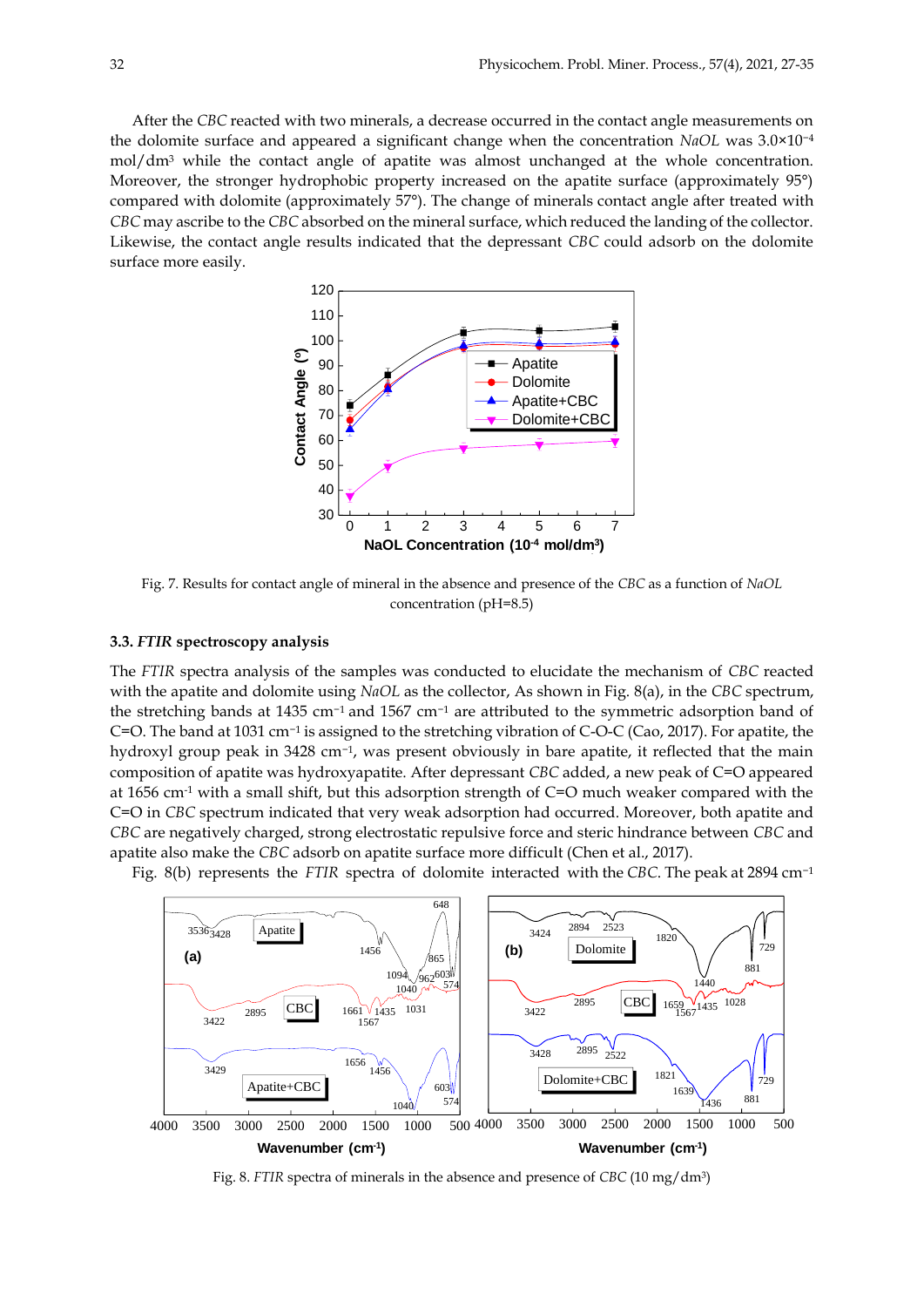occurred in bare dolomite, after added *CBC* depressant, the shape and size of the band had changed significantly. Moreover, a new absorption peak appeared at 1639 cm−<sup>1</sup> , which was assigned to the stretching vibration peaks of carbonyl (-COO−) in *CBC* molecule and these absorption peaks were shifted from 1659 cm<sup>-1</sup>. At the same time, it's worth noting that the peaks at 1435 cm<sup>-1</sup> and 1567 cm<sup>-1</sup> derived from a symmetric adsorption band of C=O and 1028 cm−<sup>1</sup> attributed to the C-O-C in *CBC* disappeared, which was covered by the absorption peak of C-O in dolomite at 1436 cm−<sup>1</sup> . These may suggest that the presence of -COO- groups in *CBC* molecule adsorption on dolomite through chemical chelating, indicated that *CBC* showed a strong depression effect on the dolomite surface.

#### **3.4.** *XPS* **analysis**

The high-resolution *XPS* spectra of Ca 2p, C 1s were performed to reveal the changes in the chemical environment of mineral surface elements treated or untreated with *CBC*. The results are shown in Figs. 9 and 10, respectively.

The *XPS* spectra of Ca 2p are shown in Fig. 9. It shows that fitting peaks of Ca 2p of bare apatite appeared at 347.21 eV and 350.77 eV which derived from the Ca  $2p3/2$  and Ca  $2p1/2$  in Ca<sub>5</sub>(PO<sub>4</sub>)<sub>3</sub>OH (Liu., 2017). After reacted with *CBC*, no new peak appeared, which showed no direct reaction between Ca and *CBC*. For dolomite in Fig. 9(b), the fitting peak of Ca 2p of bare dolomite contained a doublepeak at 347.06 eV and 350.66 eV, the peak derived from Ca 2p3/2 and Ca 2p1/2 in dolomite (Dong, 2019). After dolomite reacted to *CBC*, the fitting peaks had moved to 347.24 eV and 350.84 eV, respectively, with an increase of 0.18 eV. Indicating that the *CBC* reacted with Ca of the dolomite surface.

Fig. 10 shows the fitting peak of C1s of apatite and dolomite treated or untreated with *CBC*. According to Fig. 10(a), the peaks of C 1s of bare apatite appeared at 284.80 eV, 286.31 eV, and 288.91 eV, which could be attributed to adventitious carbon contamination of C-C, C-O-C, and O-C=O on the apatite surface (Pan, 2020). After treated by *CBC*, four well-fitted separated peaks were observed. In addition to the three originally existed peaks of adventitious carbon contamination peaks at 284.80 eV, 286.34 eV, and 288.97 eV, respectively, a new peak was observed at 288.03 eV derived from the C=O in the *CBC* molecule. This also implied that the *CBC* had adsorption on the apatite surface. Fig. 10(b) showed the C 1s of bare dolomite contained three peaks at 284.80 eV, 286.07 eV, and 289.66 eV, contribu-



Fig. 9. Fitting peaks of Ca 2p of apatite (a) and dolomite (b) in the absence and presence of *CBC* (10 mg/dm3)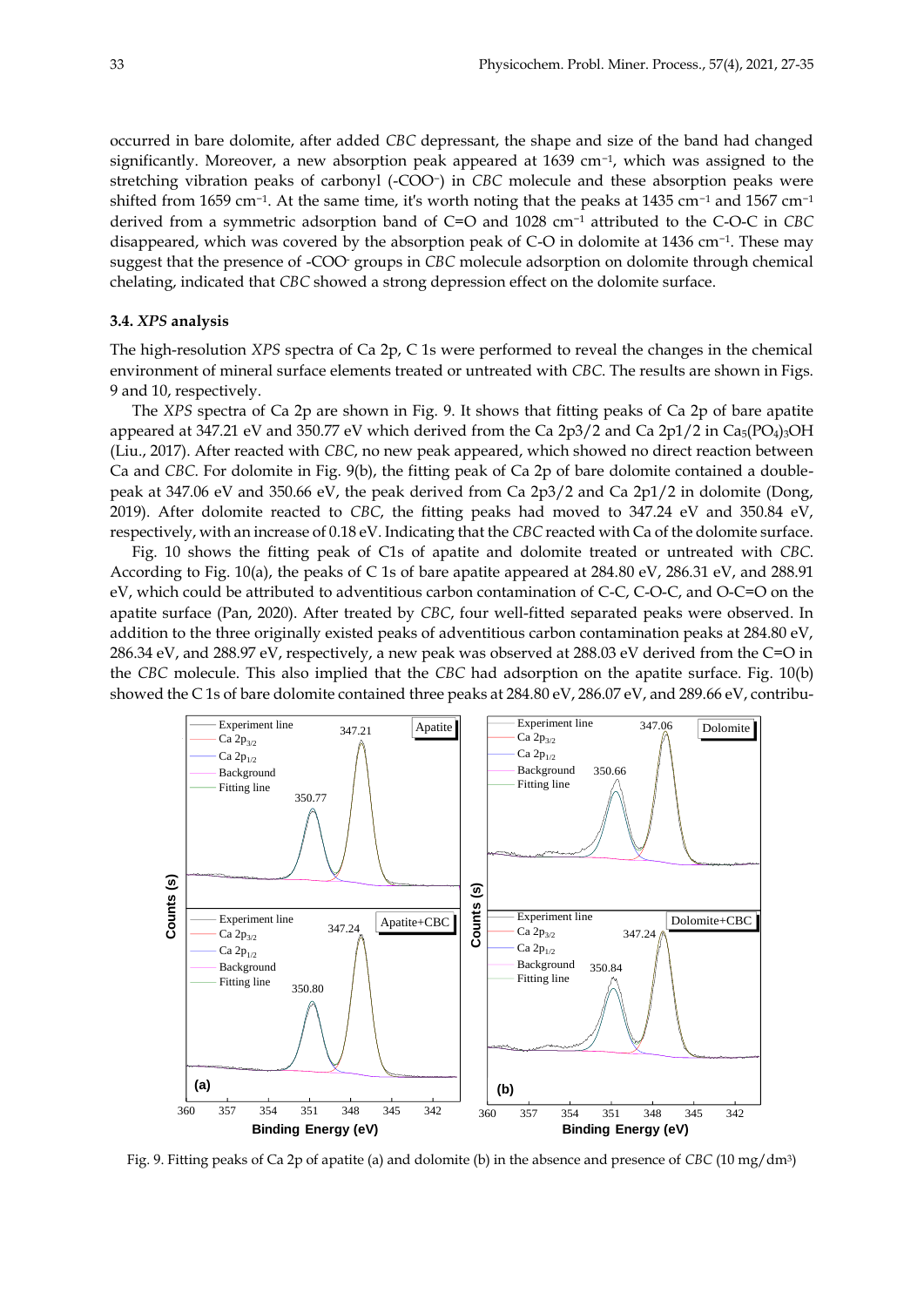

Fig. 10. Fitting peaks of C 1s of apatite (a) and dolomite (b) in the absence and presence of *CBC* (10 mg/dm3)

ted to the adventitious carbon contamination of C-C, C-O-C, and  $CO<sub>3</sub><sup>2</sup>$  of dolomite, after the addition of depressant *CBC*, not only the shape, size and position of the three peaks above changed significantly, but also two new peaks appeared at 288.29 eV and 288.42 eV, these two peaks were attributed to the C=O and carboxyl derived from the *CBC* polymer. Combined with the binding energy of Ca 2p<sub>3/2</sub> and Ca 2p1/2 with an increase of 0.18 eV, it could be deduced that the carboxyl group in *CBC* and the calcium species of dolomite were chelated.

#### **4. Conclusions**

N-carboxybutyl chitosan (*CBC*) as an environmentally friendly and efficient depressant, manifested a high selective depression on dolomite in the apatite-dolomite flotation system when *NaOL* as the collector. In mixed mineral flotation experiments, the recovery rate and grade of apatite with 70.46% and 33.21% were obtained under the conditions of 10 mg/dm<sup>3</sup> *CBC* and 3.0×10-4 mol/dm<sup>3</sup> *NaOL*. The wettability tests indicated that *CBC* could reduce the hydrophobicity of dolomite severely but showed a little effect on apatite. The *FTIR* and *XPS* analyses suggested that *CBC* interfered with the adsorption of *NaOL* on dolomite while showed no effect on the adsorption of *NaOL* on the apatite surface considerably. These adsorption differences were probably attributed to the direct chemical chelation between Ca on dolomite and -COO- in *CBC* while the *CBC* absorbed on apatite surface through hydrogen bonding, the chemical chelating is much stronger than hydrogen bonding. Moreover, the chemical chelating consumes the adsorption sites of *NaOL* on the dolomite surface heavily and the plentiful hydroxy groups in *CBC* make dolomite good hydrophilicity, which leads to selective depression on dolomite.

## **Acknowledgements**

The research is supported by National Natural Science Foundation of China (51904285) and National Natural Science Foundation of China (51464014). Special thanks to Mr. Tao Wang from Jiangxi University of Science and Technology for the help with experiments.

### **References**

ASLANI, S., SAMIM, H.R., ARIANPOUR. F., 2010. *Beneficiation of Iranian magnesite ores by reverse flotation process and its effects on shaped and unshaped refractories properties*. Bull. Mater. Sci. 33, 697–705.